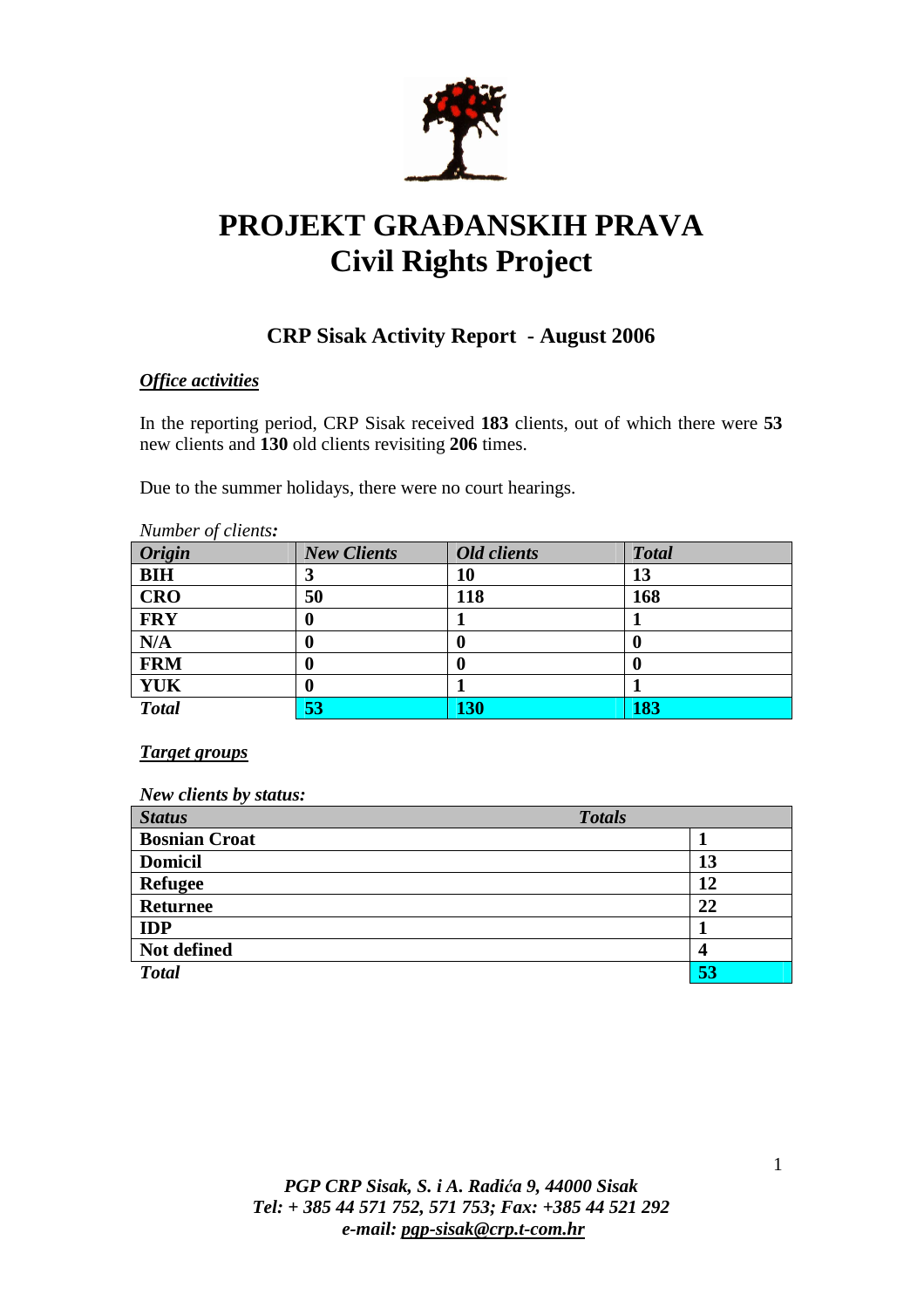*New clients by reception mode:* 

| $\overline{\phantom{a}}$<br>Mode | Totals |    |
|----------------------------------|--------|----|
| Office                           |        | 25 |
| Field                            |        | 24 |
| POA FRY                          |        |    |
| Letter                           |        |    |
| <b>Total</b>                     |        | 53 |

The above numbers on reception mode show the importance of the CRP field offices in Hrvatska Kostajnica and Vojnić, as they show that many people in remote areas cannot (due to finances and old age) travel to Sisak and it is very convenient for them to go to field offices.

| <b>TYPE OF CASE</b>                    | <b>NUMBER OF EVENTS</b> |
|----------------------------------------|-------------------------|
| Citizenship                            | 9                       |
| Documents and status                   | 45                      |
| Labour                                 | 17                      |
| Ownership                              | 80                      |
| Other                                  | 19                      |
| Pension and health and social security | 25                      |
| Tenancy rights                         | 10                      |
| Misdemeanour                           | 3                       |
| <b>TOTAL</b>                           | 208                     |

#### **LEGAL ASSISTANCE**

| Appeals/complaints      | 15  |
|-------------------------|-----|
| Letters                 | 35  |
| Lawsuits                | 9   |
| Administrative lawsuits | ി   |
| Submissions             | 35  |
| European Court Lawsuit  | 4   |
| Administrative request  | 17  |
| Legal counselling       | 44  |
| Quick advises           | 59  |
| <b>TOTAL</b>            | 220 |

#### *Legal issues*

 In the reporting period CRP dealt with different legal matters, mostly ownership rights, such as establishment of ownership and probate of will, compensation for illegal use of real estates, permanent residence, etc. Therefore, here are the summaries on some of the cases.

#### Ownership right – repossession of real estate

The client's (**CRP case 5531**) property was given to the temporary users by the decisions of administrative bodies in 1997 and 1998. These decisions were cancelled in 2002, but the property is still not returned to our client, after the period of **11** years.

## *PGP CRP Sisak, S. i A. Radi*ć*a 9, 44000 Sisak Tel: + 385 44 571 752, 571 753; Fax: +385 44 521 292 e-mail: pgp-sisak@crp.t-com.hr*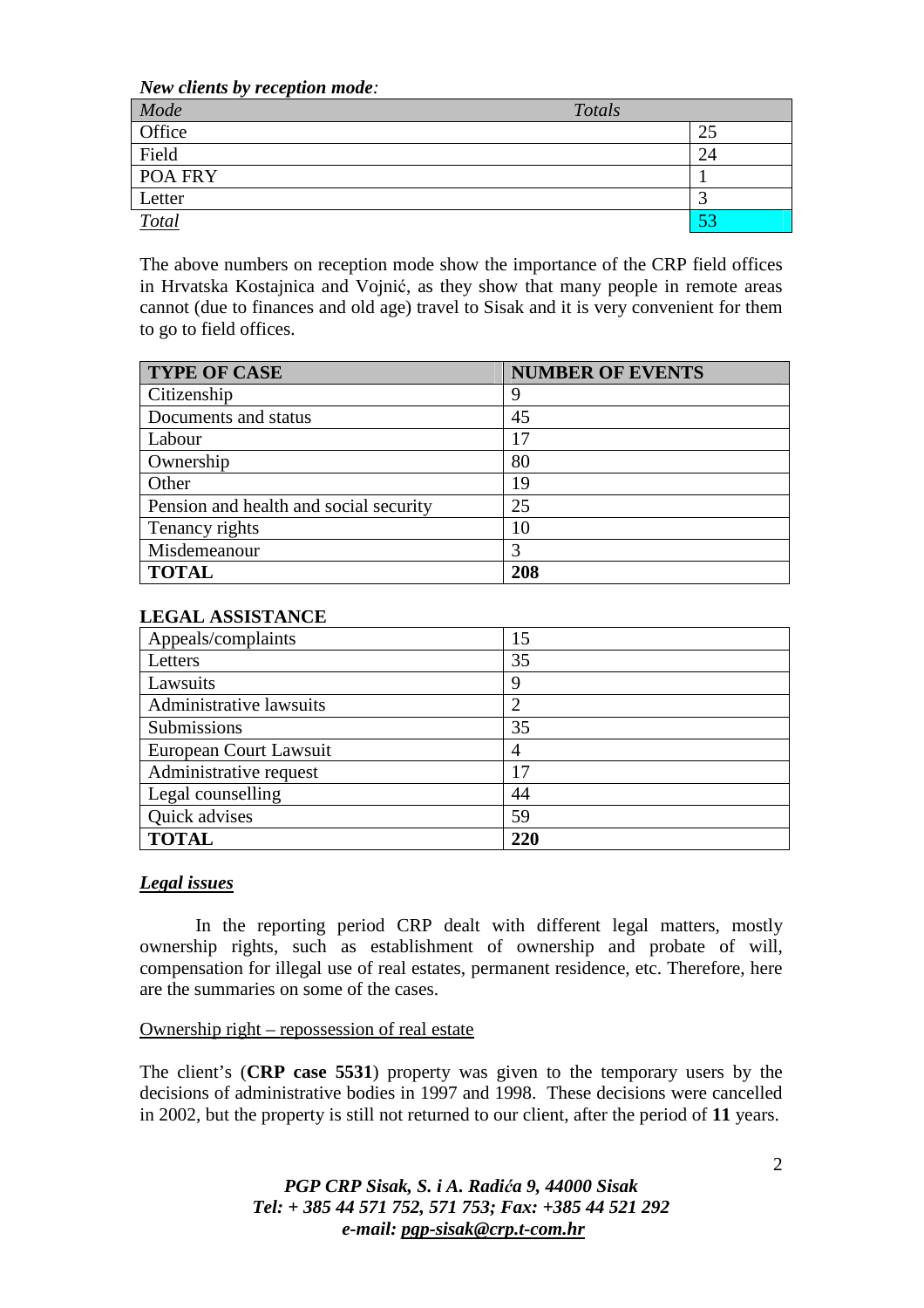In 2003, CRP filed a lawsuit for repossession. In the meantime, one of temporary users left the client's property. The Municipal Court in Sisak brought a verdict by which the temporary user was obliged to return the real estate, but after he was provided with housing care. CRP submitted an appeal on  $25<sup>th</sup>$  January 2005. In August 2006, the appeal was excepted and  $1<sup>st</sup>$  level court's verdict was reversed by the County court in Sisak. Therefore, a new court hearing needs to be scheduled.

CRP has also advised the client to file a request for compensation for illegal use since the real estate was not returned to him within the deadline.

In the **CRP case 7831** (M.T.) the client is owner of a house in Mošćenica (Municipality of Petrinja) that was occupied by the temporary user in 1992. The client and his wife left Croatia in the beginning of the Homeland War in 1991 and they went to England. They are still living there and come to Croatia twice a year.

He has filed a request for reconstruction but his request was rejected due to the fact that his permanent residence was registered in Petrinja, although he lived in Mošćenica before the Homeland War.

The real estate was repossessed on 25th August 2006. The client approached the CRP office on  $29<sup>th</sup>$  August 2006 asking for legal aid since his rights were violated and the property was returned after the period of **14** years. The house is in very bad state and needs to be urgently reconstructed.

CRP consulted him to file a request for compensation for material damage made by the temporary user and also wrote and filed a request for compensation based on illegal use of real estate to the State Attorney's Office in Sisak, on  $31<sup>st</sup>$  August 2006.

#### Reconstruction

CRP needs to point out that there are no changes made in the acting of administrative bodies of Croatia, i.e. the proceedings last too long and it is the biggest obstacle for the citizens in realising their rights. This reflects specially in the proceeding of reconstruction cases. One of those cases is the case of L.Š. (**CRP case 7815**) whose request for reconstruction was rejected by the Order of the administrative body on  $24<sup>th</sup>$  April 2003 with an explanation that she did not live in the house for which reconstruction was requested. But the facts are quite opposite: she has lived in a village near Petrinja with her sister since 1964. After she managed to find a job in Sisak (baby-sitting) she had to move there temporarily in the house of her employers. Therefore, she registered her permanent residence in Sisak. After she was retired in 1982, she moved back in Dragotinci (near Petrinja), but the residence stayed registered in Sisak.

The client has filed an appeal on  $6<sup>th</sup>$  May 2003, expressing her disagreement with the establishment of facts. After the period of **3** years she has not received any decision of the  $2<sup>nd</sup>$  degree administrative body. In the meantime, she has filed two (2) rush-notes to the Ministry claiming for urgent solving of her appeal.

On the  $17<sup>th</sup>$  August 2006 the client approached CRP and CRP wrote and submitted another rush-note to the Ministry and also informed the Ombudsman of Croatia on violation of client's constitutional right to trial within a reasonable time.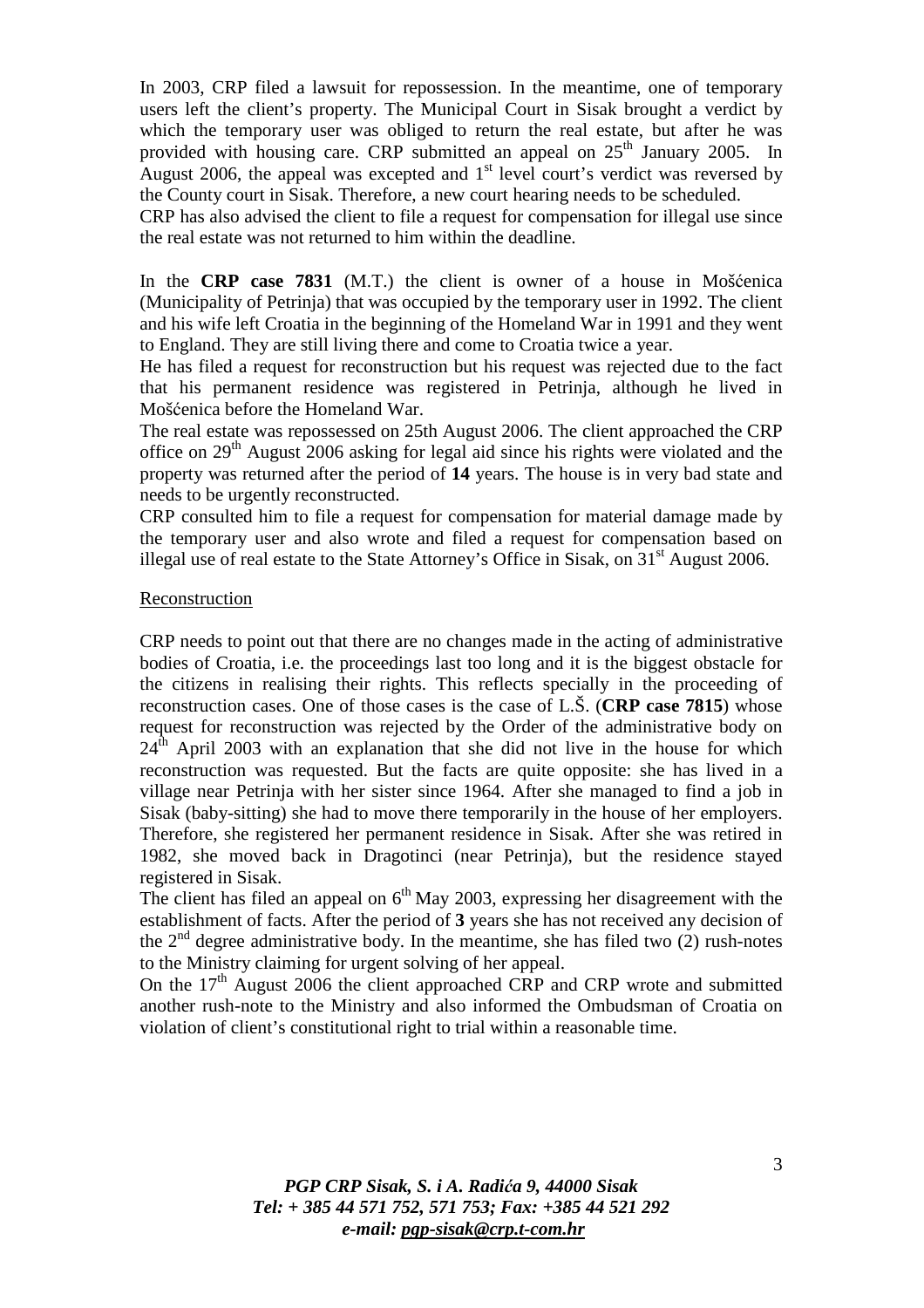#### Permanent residence

The client M.A. (**CRP case 7741**) received a decision of the Tax administration by which she has to pay an amount of 2.728,87 kuna (about 380 EUR) as a health insurance contribution.

Many CRP clients are facing this problem, because they have status of foreigner with temporary residence and they have to pay this contribution regularly every month. It is an amount od 50 EUR per month and most of CRP clients do not have any income. Unfortunately, the State is forcing them to pay this contribution without any possibility for being exempted from this obligation for payment.

This client has been married for **32** years now with a Croatian citizen. She fulfils all conditions for granting of status of foreigner with permanent residence in Croatia. Therefore, CRP has submitted a request for permanent residence status for this client on 24<sup>th</sup> August 2006. It is very likely that the Ministry of the Interior will reject the client's request based on the fact that she has not paid the health insurance contribution, although it is not lawful reason for rejection of our client's request. CRP will continue to follow up.

The client (Z.N.; **CRP case 5204**) has a several issues CRP is dealing with. She has already been mentioned in the CRP Activity Report for February 2006.

After a period of six (6) months, the client was summoned before the Magistrates` Court in Sisak. When she approached, she was told to pay the fine of 300,oo kuna even though the 2<sup>nd</sup> level court decision was not served. Not only that, she was not told that 2<sup>nd</sup> level court verdict is even brought. Therefore, CRP wrote a submission claiming that the client is still not obliged to pay the fine due to the fact that the appeal court has not brought its verdict yet. The submission was filed on  $31<sup>st</sup>$  August 2006.

Also, her husband died tragically in the car accident in July 2006. This client is a member of the Roma community and she is mother of 4 minors. She has no income and cannot get a job. Her children are beneficiaries of the children's allowance that was being paid to her late husband. She cannot gain the right to the children's allowance, because she is not Croatian citizen or foreigner with permanent residence status in Croatia.

Regarding the fact that she was married at least three (3) years to a Croatian citizen, CRP submitted a request for permanent residence on 18<sup>th</sup> August 2006. Before that, CRP also initiated a probate of will proceeding by submitting a proposal to the Municipal Court in Sisak on 3<sup>rd</sup> August 2006.

 Hopefully, the client will succeed in gaining of these rights as a basic material insurance for her children. If not, CRP will continue to provide all the forms of legal aid needed.

## *Other activities*

On 4 August CRP met with the Caritas Genova, Italy, and discussed the situation with returnees accommodated in the collective centre Barake Tehnika in Sisak.

CRP Sisak has continued its practice to visit the collective centre Barake Tehnika in Sisak two times per week, providing information and advice, exchanging of documents, etc.

> *PGP CRP Sisak, S. i A. Radi*ć*a 9, 44000 Sisak Tel: + 385 44 571 752, 571 753; Fax: +385 44 521 292 e-mail: pgp-sisak@crp.t-com.hr*